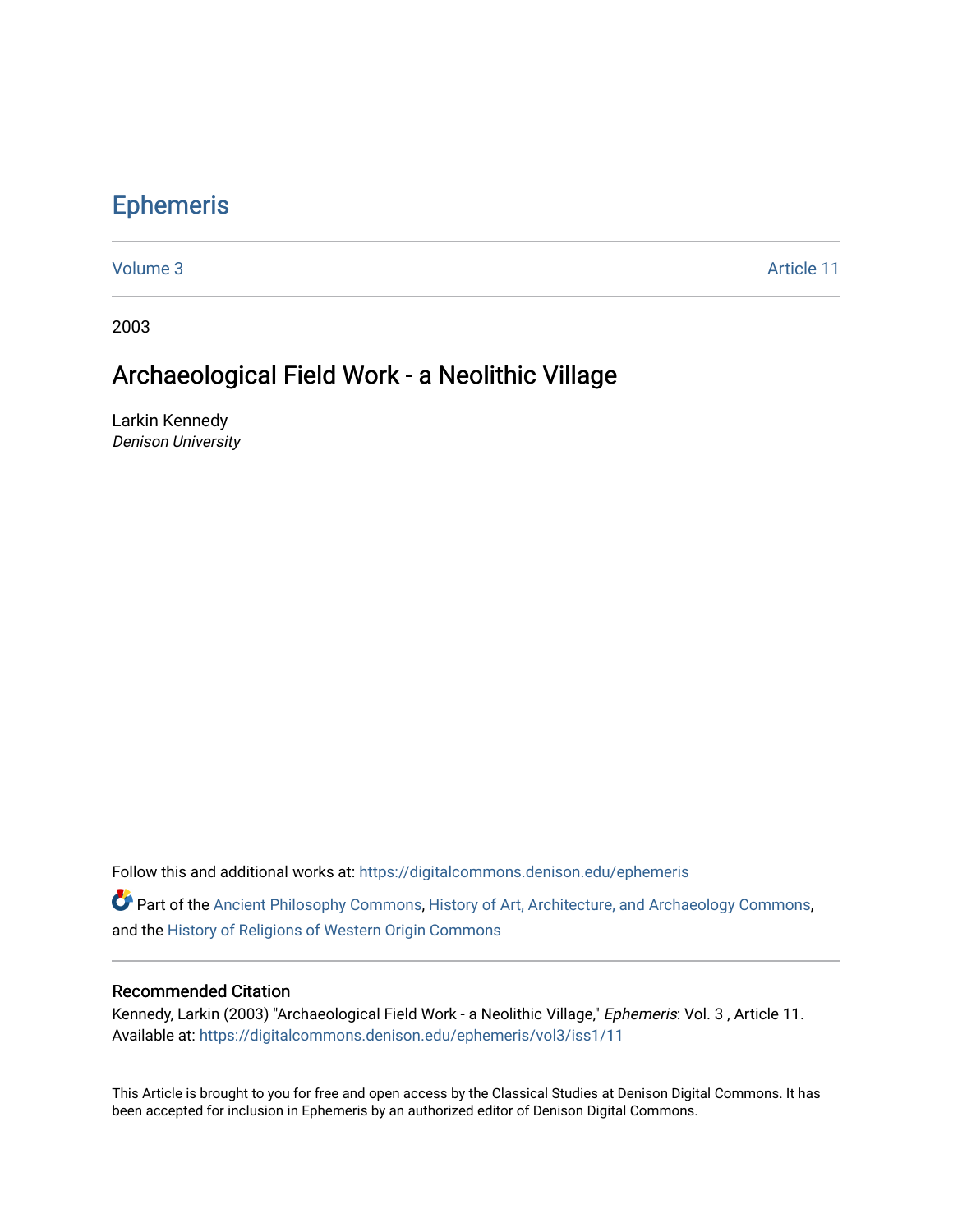As a small school, Denison doesn't offer either a specific program in Archaeology, nor many opportunities to enjoin in archaeological research. In an attempt to both stay at Denison, and to pursue this field, therefore, I've tried to combine my interests by majoring in Biology and by picking up a second major in Classical Civilizations. Furthermore, this summer there is an opportunity my roommate Allison Cartmell and I wish to become involved in, as we have similar aspirations: to apply to graduate school. Her concentration is in Classical Archaeology, while I lean toward a more Physical Anthropology/ Archaeology bent.

First, through the Classical Civilization course being offered this May in Italy *(Loca Antiqua 2003: Italia* taught by Dr. Jacobsen and Dr. Fronda), we would learn more about the cultural context of such historical and prehistorical finds as well as being able to see the full impact of these premodem cultures on today's world. We will visit both continuing and completed archaeological digs in Rome and the surrounding countryside, and through individual site-related projects, we will further be able to research the Archaeological methods involved in such projects as well as familiarize ourselves with the fieldwork we hope to do after this class is completed.

To collect preliminary data, we would tum to the Medias field project in Romania, which is jointly funded by the Brukenthal Museum of Sibiu in Romania and the Archaeological Techniques and Resource Center - ArchaeoTek in Canada. We would be excavating both a Neolithic village as well as a Roman provincial town, and there are weekend trips available with which the culture and other historical legacies of the region can be experienced.

Attached are four more detailed project explanations from the director. While in Romania, not only would we be able to participate in the discoveries made and understand the way knowledge of a society can be gleaned from such discoveries, but we would also be immersed in a different culture and language and as such would be able to experience first hand the difficulties and rewards of overseas work. Allison, with her more classically minded interests, would be concentrating on the work in the Roman town while I am more interested with the sites associated with early man and would focus on the Neolithic village. We would stay in regular contact with our research advisor, Dr. Jacobsen, at Denison by email and would be able to provide him not only with written responses to the project but also with pictures via a digital camera. Also, as we are planning on doing this preliminary field work together Allison and I would be able to interact with and complement each other's projects, providing feedback, help, and support to each other in both our working and living environments.

Once Allison and I come back to campus in early July, having finished our initial data collection, we will not only be left with the greater task of piecing together the excavation and experiences we accumulated there in light of our ongoing research here on campus, but also be able to present the initial portion of our project with the rest of the summer scholars. For the remaining two months of the summer, we would use the resources found at Denison to further our knowledge of both Archaeological methodology and the site we excavated as well as relate the experience to our wider goals. We hope by the end of the summer to be able to provide a not only this look into the actual details of Archaeological fieldwork, but also provide a full field